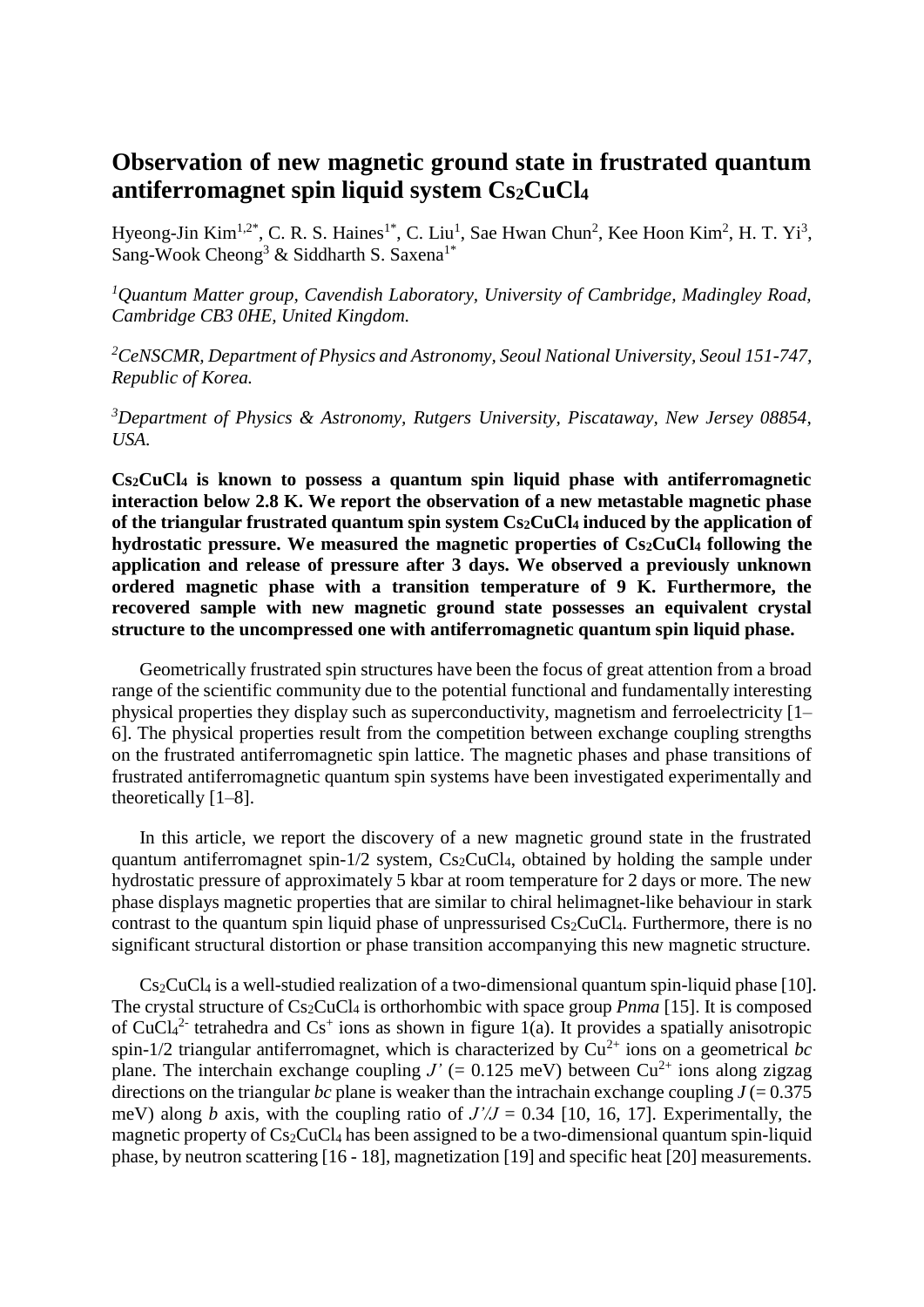

**Figure 1: Crystal structure of Cs2CuCl4.** (a) Orthorhombic crystal structure for the frustrated quantum antiferromagnet spin-1/2  $Cs_2CuCl_4$  with  $Cu^{2+}$  surrounded by Cl ions and Cs<sup>+</sup>. The two antiferromagnetic spin interactions are the nearest neighbour exchange coupling *J* between Cu(1) and Cu(2) in the b-direction and the next nearest neighbour exchange coupling *J'*  between Cu(1) and Cu(3) on the triangular *bc* plane with a ratio of  $J'/J = 0.34$ . (b) spin orientation (grey arrows) in Cu atoms on the *ac* plane.

The DC magnetic susceptibility of pre-pressurized and post-pressurised  $Cs<sub>2</sub>CuCl<sub>4</sub>$  is shown in Fig. 2. In the pre-pressurised sample the well-known phase transition from paramagnet to two-dimensional quantum spin-liquid phase with short-range antiferromagnetic order around  $T_m = 2.8$  K is observed. We pressurized the sample to 5 kbar for 4 days in a hydrostatic piston cylinder cell and then released the pressure (post-pressurized  $Cs<sub>2</sub>CuCl<sub>4</sub>$ ). The susceptibility behaviour of the post-pressurized  $Cs_2CuCl<sub>4</sub>$  is significantly different from that of the prepressurized sample. The susceptibility is enhanced by nearly an order of magnitude and a new transition is observed at a temperature of  $T_s = 9$  K. The post-pressurized phase has a very sharp increase with decreasing temperature to a large maximum moment around  $T_s = 9$  K. From fitting the high temperature (T  $\geq$ 20 K) behaviour using a Curie-Weiss formula  $\chi = C/(T + \Theta)$ , a Curie temperature of  $\Theta = 3.3 \pm 0.6$  K for pre-pressurized Cs<sub>2</sub>CuCl<sub>4</sub> was obtained, consistent with the reported value [27], while that of  $\Theta = -7.1 \pm 0.3$  K was obtained for the postpressurized phase. This implies that the spin exchange interaction in  $Cs<sub>2</sub>CuCl<sub>4</sub>$  changes from antiferromagnetic to ferromagnetic-type after pressurisation. As shown in the upper inset of figure 2, the susceptibility of the post-pressurized  $Cs_2CuCl_4$  exhibits reversible behaviour as field-cooled and zero-field-cooled data are indistinguishable.

In order to investigated the reproducibility and pressurisation time dependence of the new magnetic state in  $Cs_2CuCl<sub>4</sub>$ , samples of  $Cs_2CuCl<sub>4</sub>$  were pressurized to 5kbar for increasing amounts of time ranging from 0 to 6 days. The new phase was observed in the samples pressed under about 5 kbar and released after more than two days, as shown in figure 2(b) (solid symbol). Also, in order to verify the stability of the new magnetic phase for the post-pressurized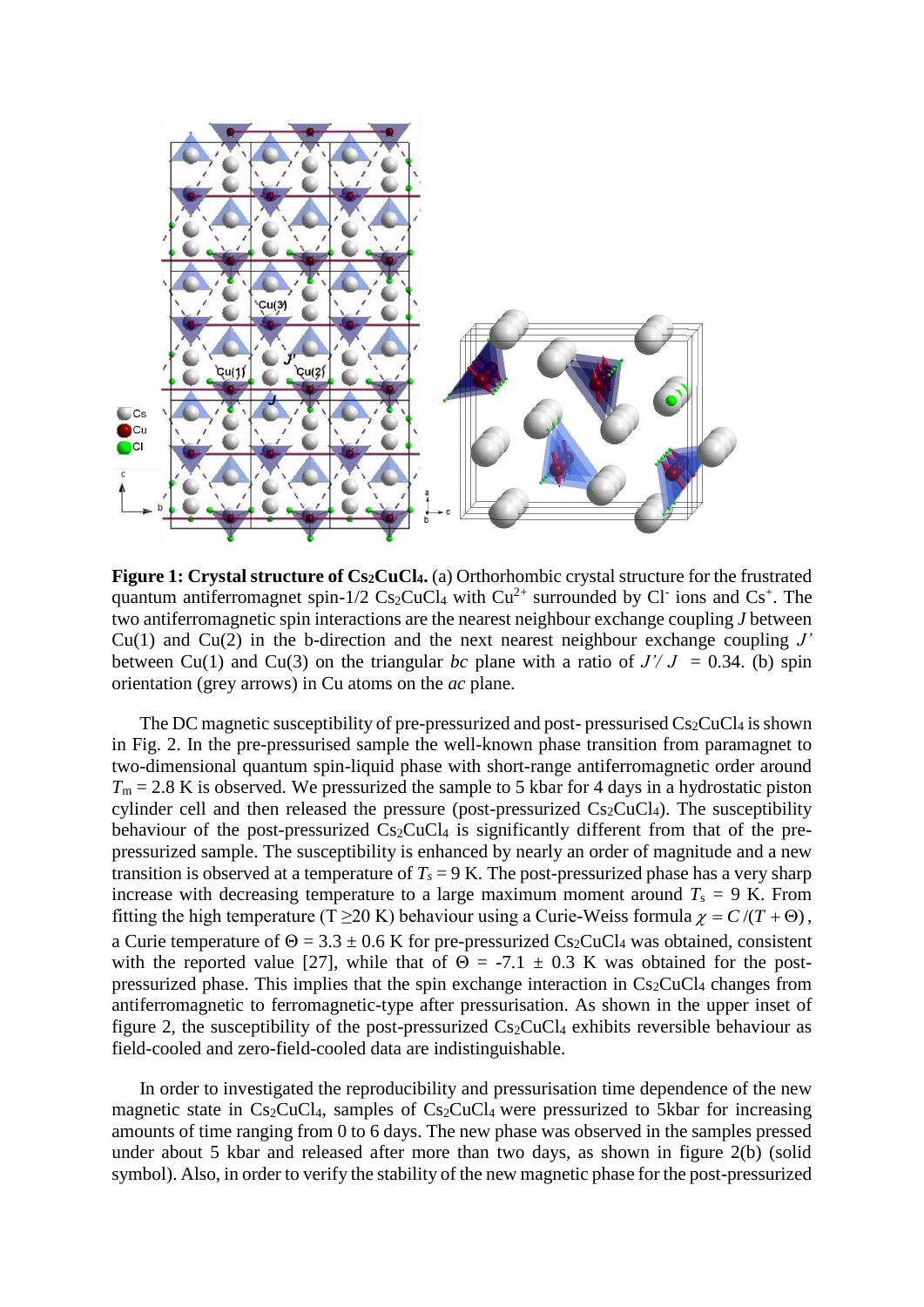Cs2CuCl4, we measured its susceptibility after keeping it in an evacuated desiccator for more than one month. We found no change in magnetic properties after this period. This demonstrates that this new magnetic state can be stabilized after a sluggish transition period and is a new magnetic ground state in the triangular frustrated antiferromagnet spin-1/2 system.



**Figure 2: Susceptibility of pre- and post-pressurized Cs2CuCl4 with pressing time dependence.** (a) The dc susceptibility for pre-pressurized (open symbol) and post- pressurized (solid symbol)  $Cs<sub>2</sub>CuCl<sub>4</sub>$  with external magnetic field parallel to ac plane under ambient pressure. The susceptibility of the post-pressurized sample shows a transition temperature of  $T_s = 9$  K. The upper inset shows that there is no difference between the zero-field-cool and field-cool susceptibilities. (b) The new ground magnetic phase of post-pressurized  $Cs_2CuCl<sub>4</sub>$ could be observed under ambient pressure when it was pressed for more than 2 days.



**Figure 3: Magnetization of the post-pressurized Cs2CuCl4.** Temperature dependence of magnetisation curves of the post-pressurized  $Cs_2CuCl_4$  with each field (parallel to ac plane) from 0.02 to 1.2 kOe under ambient pressure in the main figure (a). The transition temperature is about 9 K up to 0.1 kOe. But as field increase, the peak transition temperature, Tp, is decreased and, above 1 kOe, has disappeared (b). The upper inset in figure (a) shows the susceptibility from the magnetisation curve normalized by each field for the post-pressurized  $Cs<sub>2</sub>CuCl<sub>4</sub>$ . The lower inset in figure (a) shows the susceptibility of the pre-pressurized Cs<sub>2</sub>CuCl<sub>4</sub> without change of transition temperature for several magnetic fields.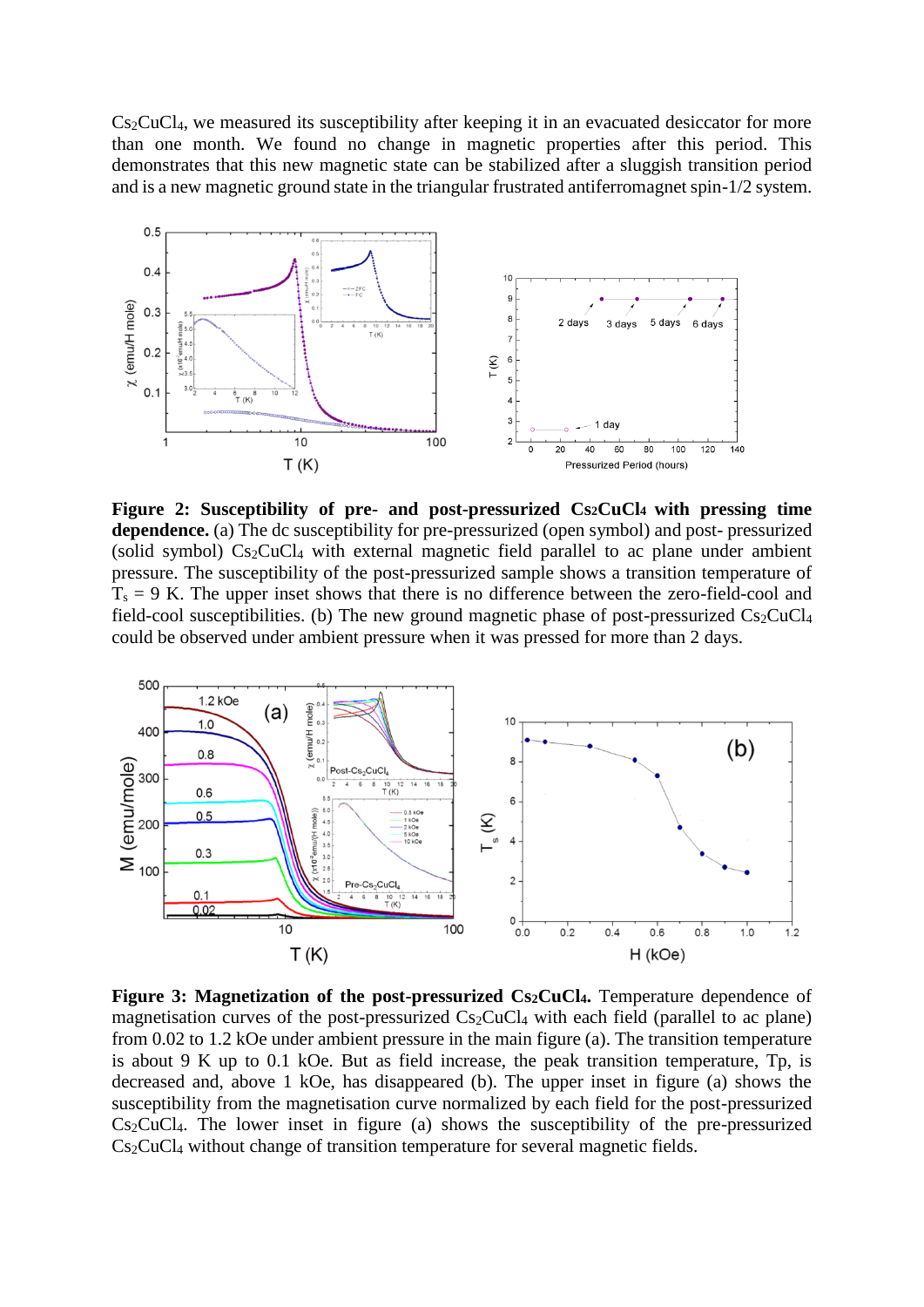Figure 3(a) shows the dc magnetisation curves of post-pressurized  $Cs_2CuCl<sub>4</sub>$  as a function of temperature at different magnetic fields parallel to the *ac* plane. As the applied magnetic field is increased up to 1 kOe, the transition temperature  $T_s$  is seen to decrease and broaden, and could not be observed above 2 K at above  $H = 1$  kOe as shown in figure 3(b). The magnetization curves show a saturated behaviour above 1 kOe at low temperature, which may suggest a field-induced phase transition to a ferromagnetic order phase. As shown in the lower inset of figure 3(a), these field-dependent susceptibilities, determined from magnetisation data, are also quite different from those for the pre-pressurized  $Cs_2CuCl<sub>4</sub>$  which exhibited fieldindependent susceptibility as shown in the upper inset of figure 3(a).



**Figure 4: Field dependence of magnetisation for post-pressurized Cs2CuCl4.** The field dependence of magnetization of the post-pressurized  $Cs<sub>2</sub>CuCl<sub>4</sub>$  with each temperature from 2 K, 4 K, 6 K 8 K and 10 K is shown in the main figure. A possible transition magnetic field  $H_c$ could be determined from the deviation of the linear line at low field crossover. As the temperature increases,  $H_c$  is decreased and not observed above a transition temperature of 9 K. The magnetization versus field curves shows the S-shape with reversibility and linear behaviour below and above 9 K, respectively, in the lower inset. The upper inset shows the magnetization curve with linear behaviour at 2 K, from 1 kOe to 50 kOe.

While the magnetization versus field curve above the transition temperature of  $T_s = 9$  K for post-pressurized  $Cs_2CuCl<sub>4</sub>$  is linear, indicating a paramagnetic phase, its curve below 9 K is a reversible *S*-shape, as shown in the bottom inset of figure 4. Figure 4 depicts the field dependence of magnetization at different temperatures below 10 K. Below  $T_s = 9$  K the magnetization curves increase sharply with magnetic field with a universal gradient before slowly saturating above a magnetic field (*Hd*), which is determined from the point of deviation from the low field susceptibility indicated in the figure. The deviation magnetic field  $H_d$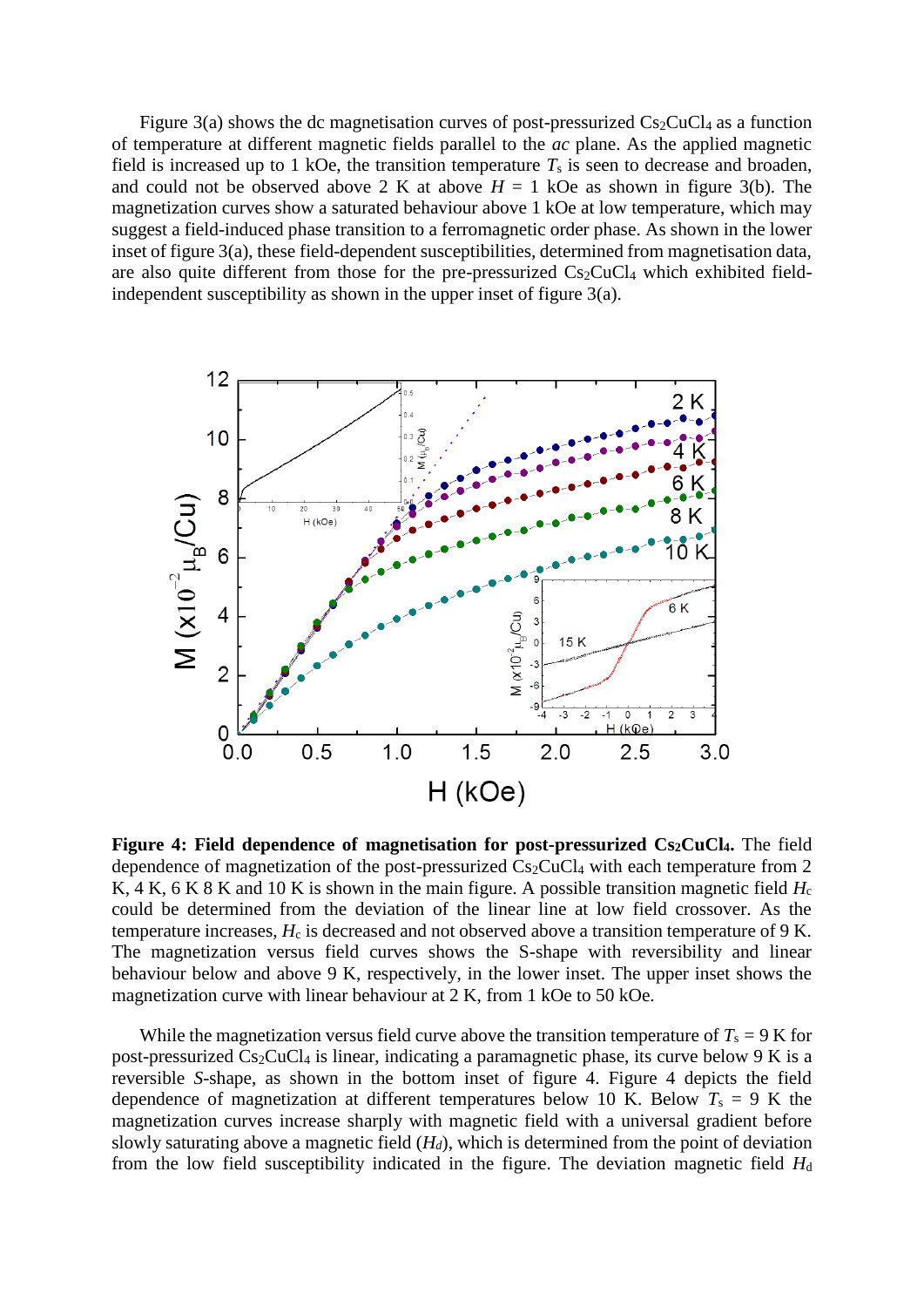decreases as temperature increases up to 9 K and could not be observed above 10 K. The magnetic behaviour of the post-pressurized  $Cs_2CuCl_4$  single crystal is similar to that seen in helimagnetic like magnetization curves [38,39], in particular the decrease and disappearance of the transition temperature  $T_s$  with increasing field, and of the field  $H_d$  with increasing temperature. The magnetisation curve above 1 kOe for post-pressurized version is linearly increased up to 50 kOe, as shown in the upper inset of figure 4. The lack of saturation in the M-H curves may suggest that the field-induced ferromagnetic-type order, shown in figure 3 (a), is based on the disordered antiferromagnetic phase.

The different magnetic properties of pre- and post-pressurized  $Cs<sub>2</sub>CuCl<sub>4</sub>$  single crystals are likely to be caused by the change of antiferromagnetic spin exchange coupling between Cu ions, caused by structural distortion or structural phase transition. The crystal structure of the pre-pressurized Cs<sub>2</sub>CuCl<sub>4</sub> is orthorhombic with lattice parameters of  $a = 0.97644(2)$  nm,  $b =$ 0.76143(3) nm, and  $c = 1.23988(5)$  nm at room temperature as shown in figure 1(a), consistent with the reported results [15]. An X-ray diffraction study under high pressure for a  $Cs_2CuCl<sub>4</sub>$ polycrystalline sample reported that the volume and length of all crystallographic directions systematically decreases with increasing pressure up to 40 kbar and are reversible as pressure is released without any structural phase transition [40]. It was reported by P. T Cong et. al, [41] that, in the doped range of  $1 \leq Br \leq 2$  in Cs<sub>2</sub>CuCl<sub>4-x</sub>Br<sub>x</sub>, the magnetic behaviours are significantly different from spin liquid phase in  $Cs_2CuCl<sub>4</sub>$  due to change from O-type orthorhombic (Pnma) to T-type tetragonal (I4/mmm) structure.



**Figure 5: Distances between Cu ions of Cs2CuCl4.** The distance between Cu(1) and Cu(3) (related to  $J'$ ) for post-pressurized  $Cs<sub>2</sub>CuCl<sub>4</sub>$  (solid symbols) is slightly longer than those for pre-pressurized and the reported samples (open symbols) [15, 40, 42-44], however, the other (related to  $J$ ) is similar to them.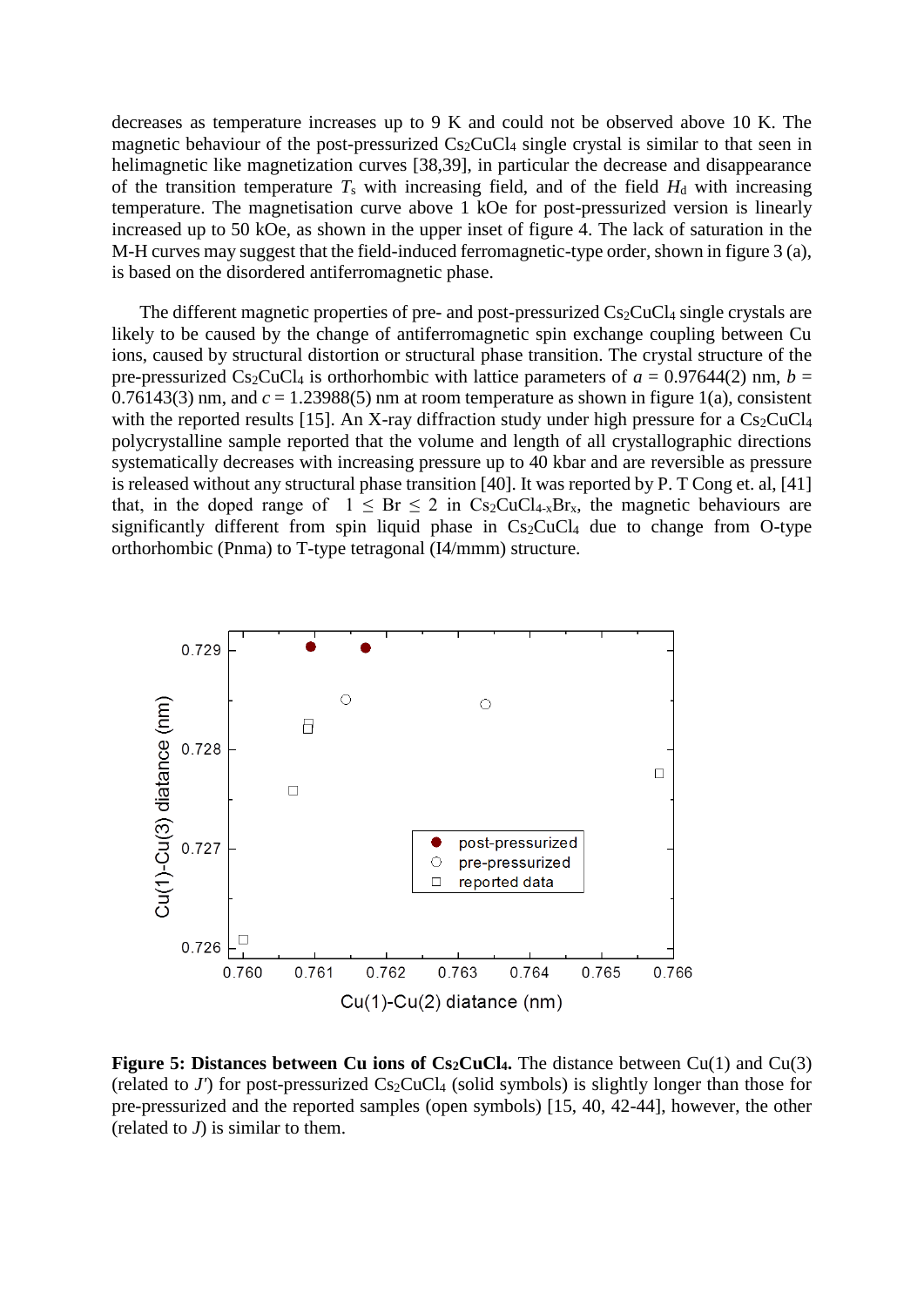The lattice parameters of the post-pressurized  $Cs_2CuCl<sub>4</sub>$ , with the values  $a = 0.97663(4)$ nm,  $b = 0.76094(3)$  nm, and  $c = 1.24146(4)$  nm, are similar to those of pre-pressurized without any crystal structure changes, as shown in Table I. These cell parameters are consistent with the reported x-ray data [15, 40]. While the differences the lengths of *a*- and *b*- axis between the pre- and post-pressurized  $Cs_2CuCl_4$  are an order of  $10^{-2}$  %, the differences in the length of *c*axis between them could not be ignored with an order of  $10^{-1}\%$ . Using our x-ray experiment results, we plot the distances between  $Cu(1)$  and  $Cu(2)$  ions and between  $Cu(1)$  and  $Cu(3)$  ions for the pre- and post-pressurized  $Cs_2CuCl_4$  with the reported resulted [15,40, 43-45], as shown in figure 5. While the distance between  $Cu(1)$  and  $Cu(2)$  of the post-pressurized samples is similar to the pre-pressurized samples and the reported results, the distance between Cu(1) and Cu(3) is slightly longer than them. Due to the slight change between distance of Cu ions, NNN interaction  $J'$  on the triangular lattice for the post-pressurized  $Cs_2CuCl_4$  could be changed, relative to the pre-pressurized value  $(J' = 0.125 \text{ meV})$ . As a result, it could cause a spin rearrangement on the triangular frustrated antiferromagnet system with a change in spin frustration ratio.

|               | Pre-pressurized<br>$Cs_2CuCl4 (i)$ | Post-pressurized<br>$Cs2CuCl4$ (ii) | Difference between (ii) and (i) |
|---------------|------------------------------------|-------------------------------------|---------------------------------|
| $a(\AA)$      | 9.7644(2)                          | 9.7663(4)                           | 0.0019                          |
| $b(\AA)$      | 7.6143(3)                          | 7.6094(3)                           | $-0.0049$                       |
| $c(\AA)$      | 12.3988(5)                         | 12.4146(5)                          | 0.0158                          |
| $V(\AA^3)$    | 921.84(5)                          | 922.6(6)                            | 0.76                            |
| $Cu(1)-Cu(2)$ | 7.6143(3)                          | 7.6094(3)                           | $-0.0049$                       |
| $Cu(1)-Cu(3)$ | 7.2851(1)                          | 7.2804(6)                           | 0.0053                          |

TABLE I: The comparisons for crystal structures between the pre- and post-pressurized Cs2CuCl<sup>4</sup> single crystals at room temperature.

As a possible scenario for the interpretation of our results, the magnetic structure for postpressurized Cs2CuCl<sup>4</sup> would be considered to be a less frustrated and more quasi-one dimensional antiferromagnet spin-1/2 state with ordered magnetic phase. Theoretical studies suggested that the various ground magnetic phases in  $Cs<sub>2</sub>CuCl<sub>4</sub>$  might exist as, for example, collinear antiferromagnet, spiral, and dimer phases, which are dependent of *J'* and second NN chain exchange coupling  $J_2$  [25,28,29]. The magnetic phase of  $Cs_2CuCl_4$  could be sensitive to changes in the interactions of a few percent in magnitude of the largest exchange constant [28] and ferromagnetic couplings in second NN chains are generated by fluctuations [25,28,29]. Tiny structural modification may induce a complete change of the ground state due to the high sensitivity of the exchange coupling constants in the triangular frustrated antiferromagnet spin- $1/2$  system Cs<sub>2</sub>CuCl<sub>4</sub>. We suggest that with pressure treatment the spin liquid gives way to new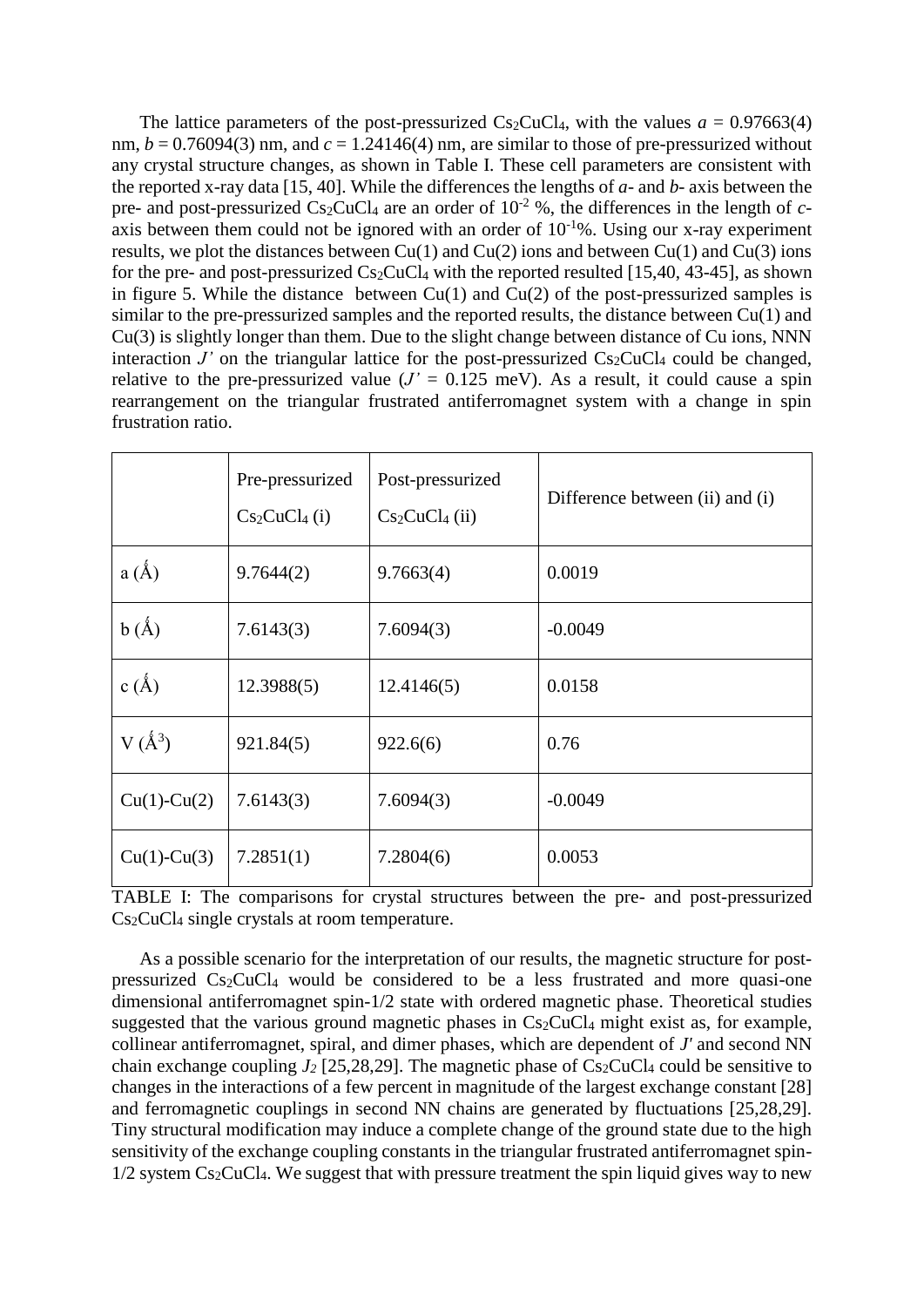magnetic ground state with ferromagnetic-type interactions. In order to explain this phase in post-pressurized Cs2CuCl4, further theoretical as well as experimental study will be required.

## **Acknowledgments**

We would like to thank G. G. Lonzarich, Victor Eremenko, Valentyna Sirenko, S. E. Rowley, P. Nahai Williamson, C. J. Pickard, Patricia L. Alireza, Swee K. Goh and S. E. Dutton for useful discussions. We acknowledge support from KAZATOMPROM Kazakhstan, EPSRC and Jesus College, Cambridge. The work at SNU was supported by National Creative Research Initiative (2010-0018300). Work at Rutgers is funded by the Gordon and Betty Moore Foundation's EPiQS Initiative through Grant GBMF4413 to the Rutgers Center for Emergent Materials. We thank CamCool Research Ltd. for providing the pressure cells used in this work.

## **Additional information**

\* Correspondence should be addressed to S. S. Saxena (**[sss21@cam.ac.uk](mailto:sss21@cam.ac.uk)**), H-J. Kim (**[hjk37@cam.ac.uk](mailto:hjk37@cam.ac.uk)** ) and C. R. S. Haines (**[crsh2@cam.ac.uk](mailto:crsh2@cam.ac.uk)**)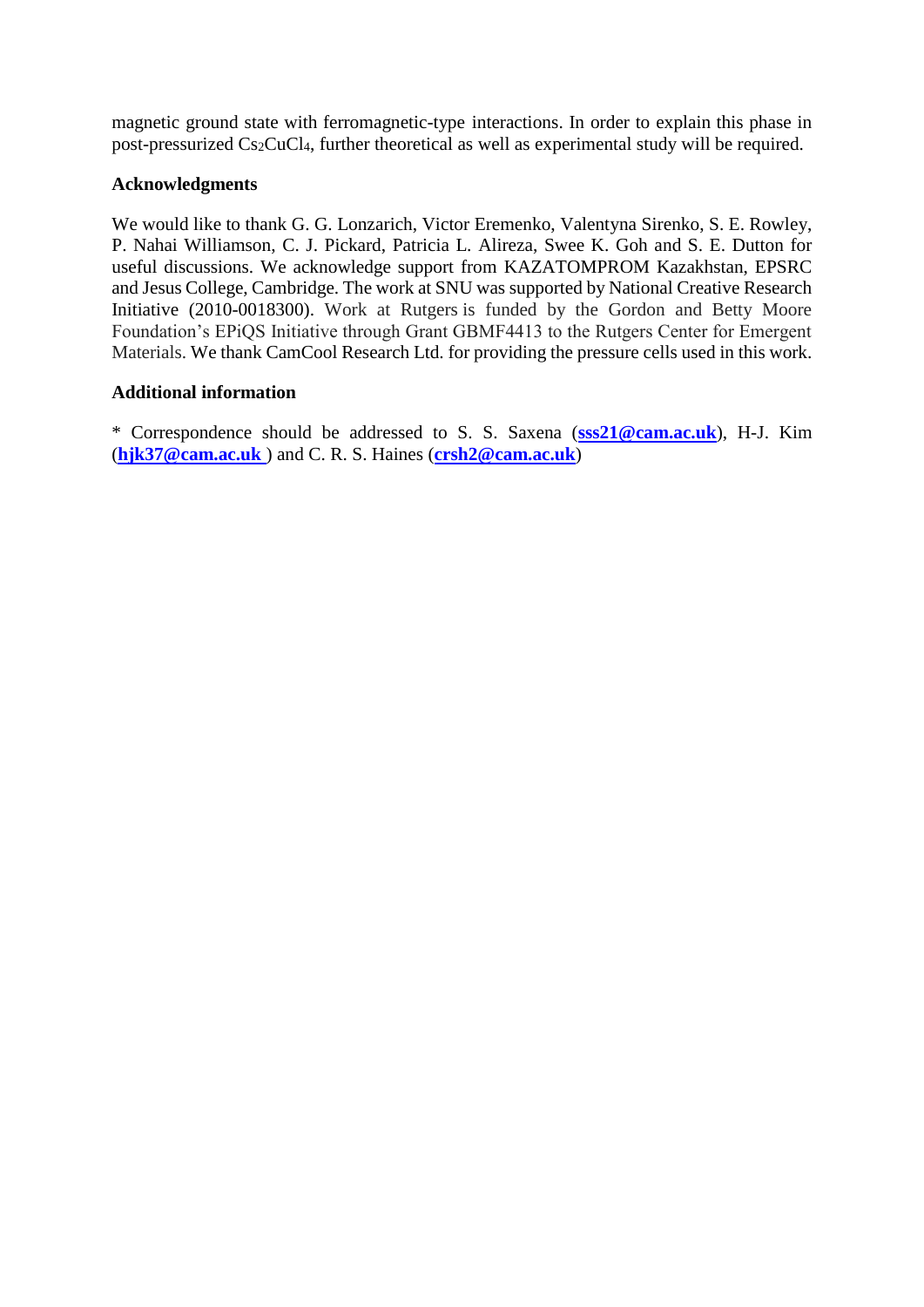## **References**

[1] Cheong, S. W. & Mostovoy, M. Multiferroic: a magneitc twist for ferroelectricity. *Nature Mater.* **6**, 13 (2007).

[2] Katsufuji, T. *et al.* Dielectric and magnetic anomalies and spin frustration in hexagonal RMnO<sub>3</sub> (*R*=Y. Yb, and Lu). *Phys. Rev. B* **64**, 104419 (2001).

[3] Brühwiler, M. Kazakov, S. M. Ahigadlo, N. D. Karpinski, J. & Batlogg, B. Superconductivity in the geometrically frustrated pyrochlore RbOs2O6. *Phys. Rev. B* **70**, 020503(R) (2004).

[4] Kawamura, H. Universality of phase transitions of frustrated antiferromagnets. *J. Phys.: Condens. Matter* **10**, 4707 (1998).

[5] Gardner, J. S. Gingras, M. J. P. & Greedan, J. E. Magnetic pyrochlore oxides. *Rev. Mod. Phys.* **82**, 53 (2010).

[6] Powell, B. J. & McKenzie, R. H. Quantum frustration in organic Mott insulators: from spin liquids to unconventional superconductors. *Rep. Prog. Phys.* **74**, 056501 (2011).

[7] Diep, H. T. *Frustrated spin systems* Ch. 2 (World Scientific Publishing Co. 2004).

[8] Anderson, P. W. Resonating valence bonds: a new kind of insulator? *Mater. Res. Bull.* **8**, 153 (1973).

[9] Coldea, R. Tennant, D. A. Tsvelik, A. M., & Tylczynski, Z. Experimental realization of a 2D fractional quantum spin liquid. *Phys. Rev. Lett.* **86**, 1335 (2001).

[10] Morosin, B. & Lingafelter, E. C. The configuration of the tetrachlogocuprte(II) ion. *J. Phys. Chem.*  **65**, 50 (1961).

[11] Coldea, R. *et al.* Neutron scattering study of the magnetic structure of Cs<sub>2</sub>CuCl<sub>4</sub>. *J. Phys: Condens. Matter* **8**, 7473 (1996).

[12] Coldea, R. et al. Direct Measurement of the Spin Hamiltonian and Observation of Condensation of Magnons in the 2D Frustrated Quantum Magnet Cs2CuCl4. *Phys. Rev. Lett.* **88**, 137203 (2002).

[13] Coldea, R. Tennant, D. A. & Tylczynski, Z. Extended scattering continua characteristic of spin fractionalization in the two-dimensional frustrated quantum magnet  $Cs<sub>2</sub>CuCl<sub>4</sub>$  observed by neutron scattering. *Phys. Rev. B* **68**, 134424 (2003).

[14] Tokiwa, Y. *et al*. Magnetic phase transitions in the two-dimensional frustrated quantum antiferromagnet Cs2CuCl4. *Phys. Rev. B* **73**, 134414 (2006).

[15] Radu, T. *et al*. Bose-Einstein condensation of magnons in Cs2CuCl4. *Phys. Rev. Lett.* **95**, 127202 (2005).

[16] Kohno, M. Quasiparticles of Spatially Anisotropic Triangular Antiferromagnets in a Magnetic Field. *Phys. Rev. Lett.* **103**, 197203 (2009).

[17] Kousaka, Y. *et al.* Chiral helimagnetism in T<sub>1/3</sub>NbS<sub>2</sub> (T=Cr and Mn). *Nucl. Inst. Meth. Phys. Res. A* **600**, 250 (2009).

[18] Ghimire, N. J. *et al*. Magnetic phase transition in single crystals of the chiral helimagnet Cr1/3NbS2. *Phys. Rev. B* 87, 104403 (2013).